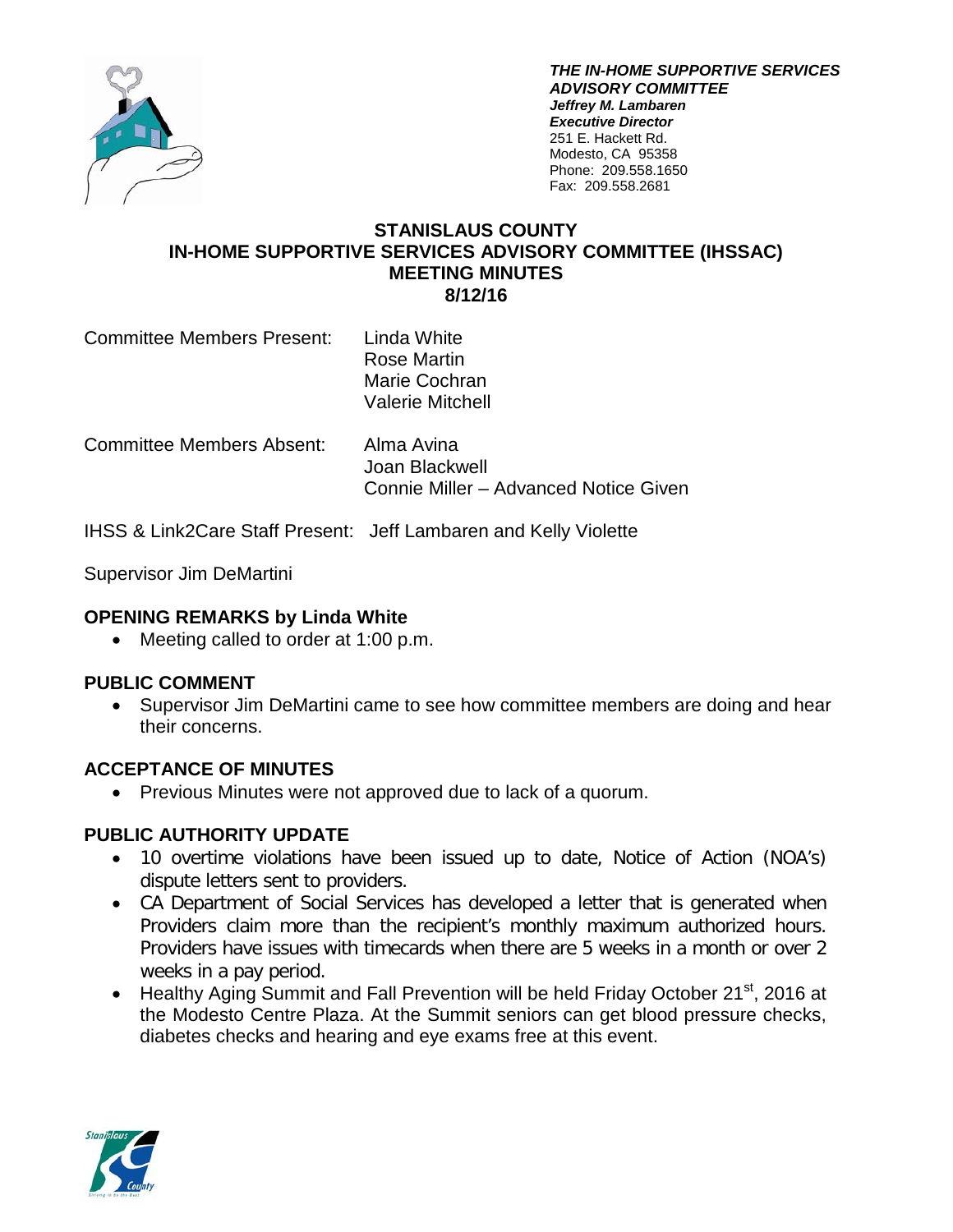# **BUDGET UPDATE**

• None at this time

# **LEGISLATIVE UPDATE**

## • **AB 1584 Public Social Services: SSI/SSP**

- o This bill would be reinstating the cost-of-living adjustment for SSI/SSP beginning July1, 2017. The bill would successively increase aid grants for specified applicants and recipients by the amount of \$21 on January 1, of the years 2017, 2018, 2019, 2020. Suspense File. Currently waiting for vote in the Senate
- **AB 1797 In Home Support Services Application:**
	- o This bill would authorize a person to apply for In-Home Supportive Services in person or through electronic means, and would require the count, if an application is filed through electronic means, to provide the applicant with a confirmation number. Currently waiting for vote in the Senate.

## • **AB 2721- Elder and Dependent Adult Fraud: Information Notice**

o Informational notice: Would require the Department of Justice to develop and distribute an informational notice that warns the public about elder and dependent adult fraud and provides information regarding how and where to file complaints. The bill would also require the notice be made available on the Internet Web site of the Attorney General. This bill signed into law by the Governor 7/22/16 Chapter 80.

## • **SB 1234- Retirement Savings Plans:**

o Provides legislative approval for the California Secure Choice Retirement Savings Program (SCRSP) and sets forth recommendations and requirements for the design and implementation of that program. Defines a provider of in-home supportive services as an employer, if the Board determines their inclusion to be legally permissible under federal and state laws and regulations. This bill passed off of the Suspense Calendar, and is currently awaiting a vote on the Assembly floor.

### **ACTION PLANNING FOR 2015-2016**

- Committee provided funding for the Fall Prevention Resource Guide which has topics that help the elderly remain safe.
- 2016-2017 possible funds for File for Life or Fall Prevention Resource Guide. We need to develop an action plan Fiscal Year 2016-17.

## **COMMITTEE MEMBERS REPORT**

• A scheduling conflict for the meeting on September  $9<sup>th</sup>$ . The committee approved to cancel meeting and will meet next on October 14<sup>th</sup>.